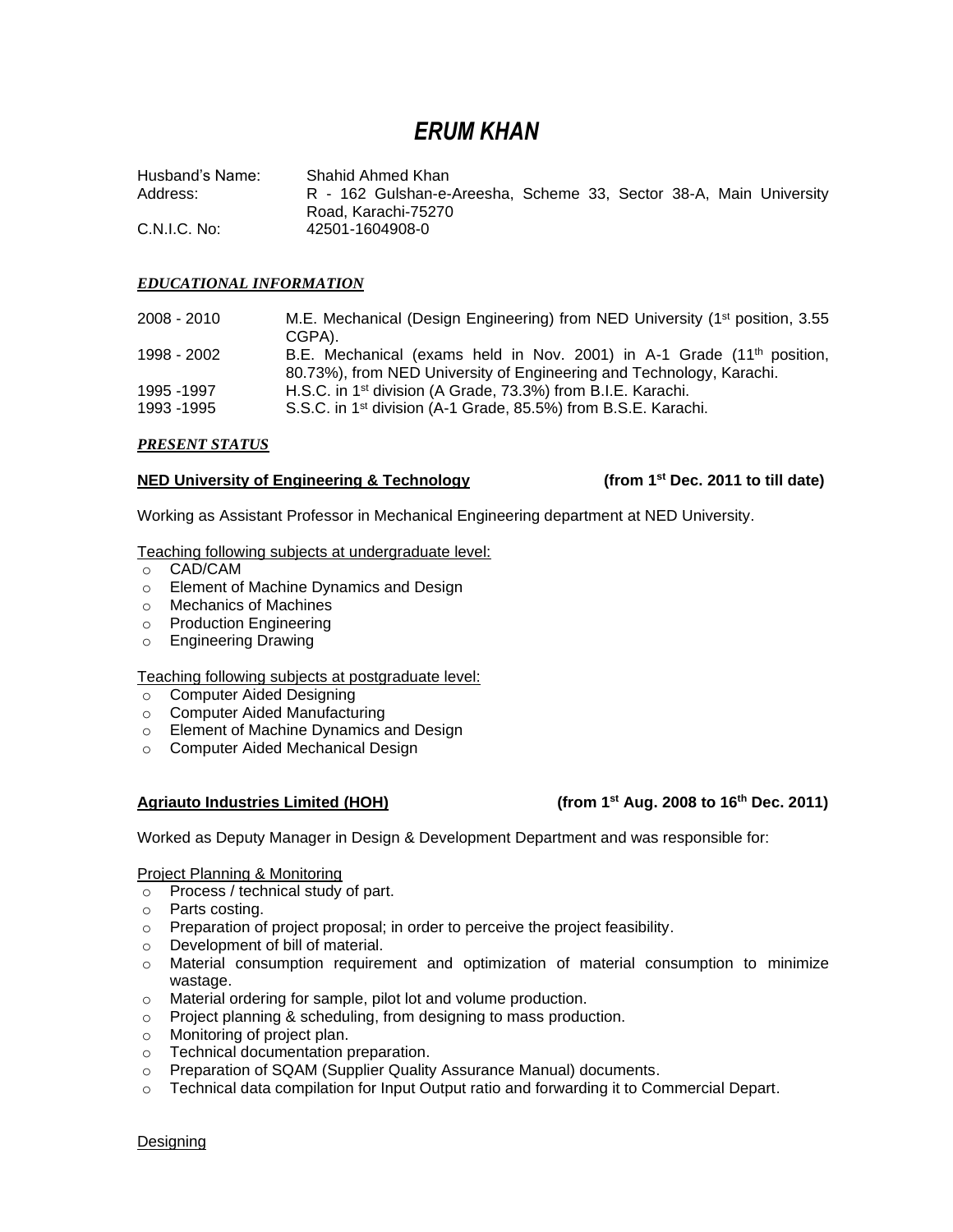- o Product designing (part modeling and drawing generation).
- o Reverse engineering of sheet metal parts and sheet metal dies designing.
- o Designing and manufacturing of sheet metal jigs and fixtures.
- o Designing and manufacturing of tooling for machined parts.
- o Designing and manufacturing of Inspection gauges.

#### General Execution

- o Development of OTS, Pilot Lot and VP.
- o Define checking and manufacturing standard for different products.
- o Coordination with different departments for timely availability of 3Ms.
- o Correspondence with vendors for development of parts.
- o Coordination/liaison with customer and responding to customer queries on corporate email account.
- o Conduct trainings
- o TS-16949 Audits

#### Projects (Achievements):

- o Instrument Panel (242L-Corolla)
	- Development of 21 components of Instrument Panel for 242L Corolla, including part modeling, die designing, inspection jig designing, drawing generation, die manufacturing, assembly, OTS, pilot lot and volume production.
- o Instrument Panel (IMV-Helix)
	- Designing of 21 components of Instrument Panel of IMV Helix for IMC, including part modeling, die designing, inspection jig designing and drawing generation.
- o Chain Cover (Motorcycle)
	- Development of 10 components of motorcycle chain cover for replacement market, including reverse engineering (scanning, surfacing and parts modeling), dies designing, welding and inspection fixtures designing, manufacturing of dies and fixtures, assembly, OTS, pilot lot and volume production etc.
- o Case Damper CD70, Case Damper CD100, Pipe Fork CG125, Piston Rod CG125 (AHL)
	- Development of above mentioned projects for Atlas Honda Limited, including costing, project feasibility, arrangement of raw material, process flow finalization, designing and manufacturing of production tooling, designing and manufacturing of inspection tooling, PQC documentation, OTS making, Pilot lot making and start of volume production.

#### **National Institute of Design and Analysis (NIDA) (from 10 th March 2008 to 30th July, 2008)**

Worked as Senior Instructor. NIDA is funded by Ministry of Industries, Production & Special Initiatives, Govt. of Pakistan. This is an interactive countrywide initiative involving contemporary distance learning techniques to bring Design & CAD/CAM to every location in Pakistan. These centers are to upgrade technology in industry with a focus on design using software tools.

My responsibilities in NIDA were:

- o Conduct trainings on different CAD/CAM related technologies
- o Prepare training course outline
- o Execute design related projects and provide design consultancy
- o Marketing for design project

### **Simcon International (Pvt.) Ltd. (from 15th Jan. 2003 to 15th March 2008)**

Worked as Deputy Manager and Head of CAD/CAM/CAE Department. Core responsibilities in CAD/CAM/CAE department were to manage the activities related to: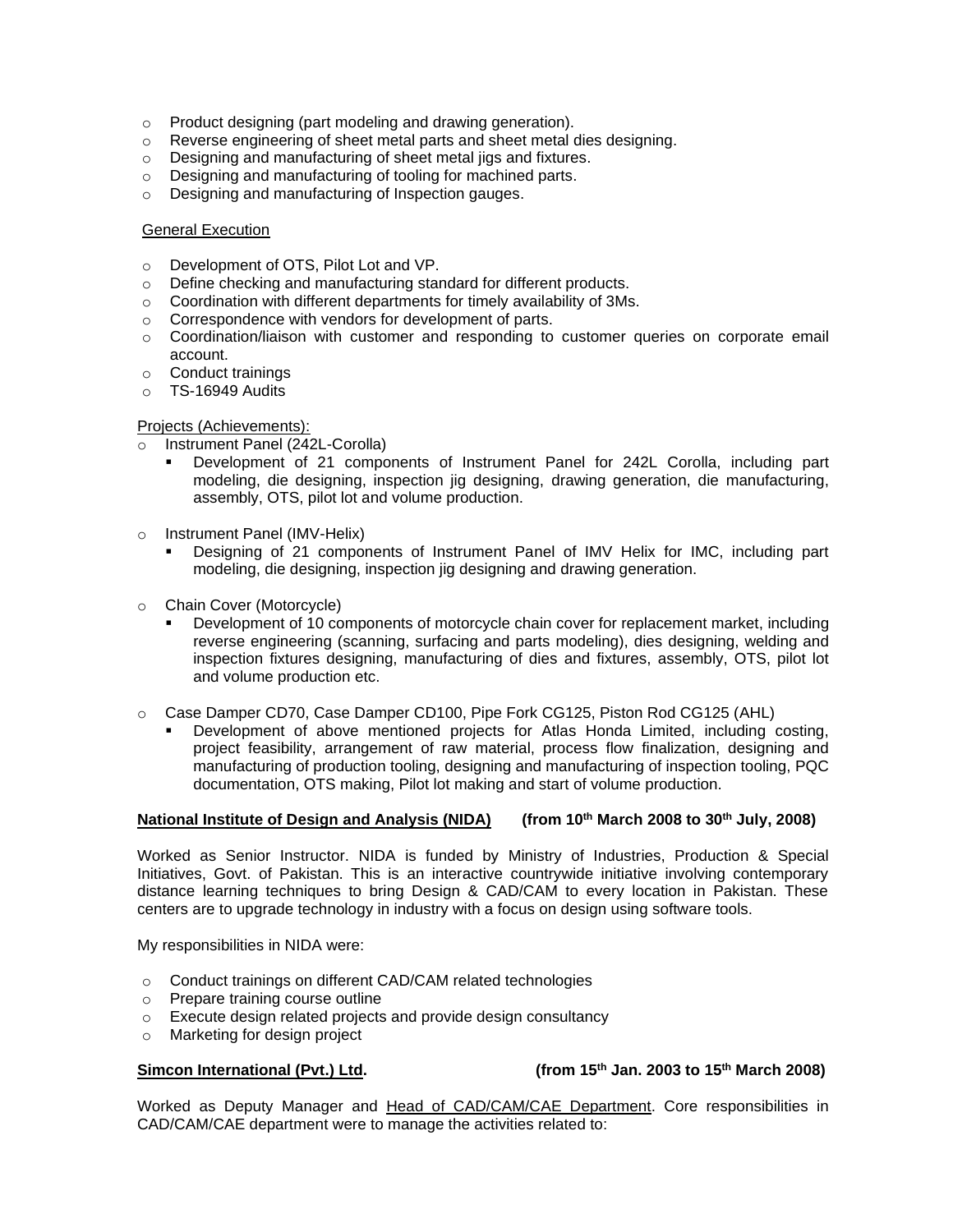#### Business Development:

- o Marketing and sales of CAD/CAM/CAE software and hardware in which Simcon deals.
- o Dealing and negotiating with customers.
- o Making comparison of product with other available products.
- o Liaison with the principal companies.
- $\circ$  Organizing seminars and workshops in consultation with principal companies to promote their products in Pakistan.
- $\circ$  Provide technical support, after sales support and trouble shooting of both software and hardware.
- o Organizing and conducting corporate trainings on different CAD/CAM/CAE related technologies.
- o Prepare training course outline.
- $\circ$  Preparation of technical proposal and quotation as per customer requirements.
- $\circ$  Prepare business plan with appropriate strategies for each product and communicate to respective principals for subsequent follow up.
- o ISO related activities of CAD/CAM/CAE department.

#### Technical:

- 3D Part Modeling (that include Product Development, Reverse Engineering 3D applications) by using Imageware, Unigraphics and SolidEdge.
- o 3D Scanning by using Konica Minolta and point processing by using Polygon Editing Tool (PET).
- o Rapid Prototyping by using world class 3D Systems SLA (Stereo-lithography).

#### I have experience of:

- $\circ$  3D Part Modeling by using drawings, IGES data, Point Cloud Data and by CKD part.
- o Mold Designing and Electrode Extraction
- o Die Designing
- o Jigs and Fixtures Designing
- o 3D Scanning
- o Rapid Prototyping
- o Drafting i.e., 2D Drawings Generation
- o CAM (Tool Path Generation)
- o Marketing and Sales
- o Trainings

#### Projects (Achievements):

- o Karakoram Deck Assembly
	- Designing and Manufacturing of 55 components of Karakoram Deck, including part modeling, assembling, die designing, welding jig designing, inspection jig designing, CNC and conventional machining, etc…
- o Development of Greenton London Beauty Box
	- 3D Part Modeling of 18 plastic parts of beauty box for skin treatment.
- o SMPL Mufflar
	- Designing and Manufacturing of 18 components of motorcycle silencer including parts modeling, dies designing, welding and inspection fixtures designing, etc.
- o Motorcycle Fuel Tank
	- Designing and Manufacturing of 8 components of motorcycle fuel tank for Diamond **Industries**
- o Etc...

#### ISO 9001-2000

o For the implementation of ISO 9001:2000 Quality Management System, worked as Management Representative (MR) Coordinator. I was involved in the Procedures Writing, Issuing, Implementing and then Maintaining records of the whole company, also External Audits,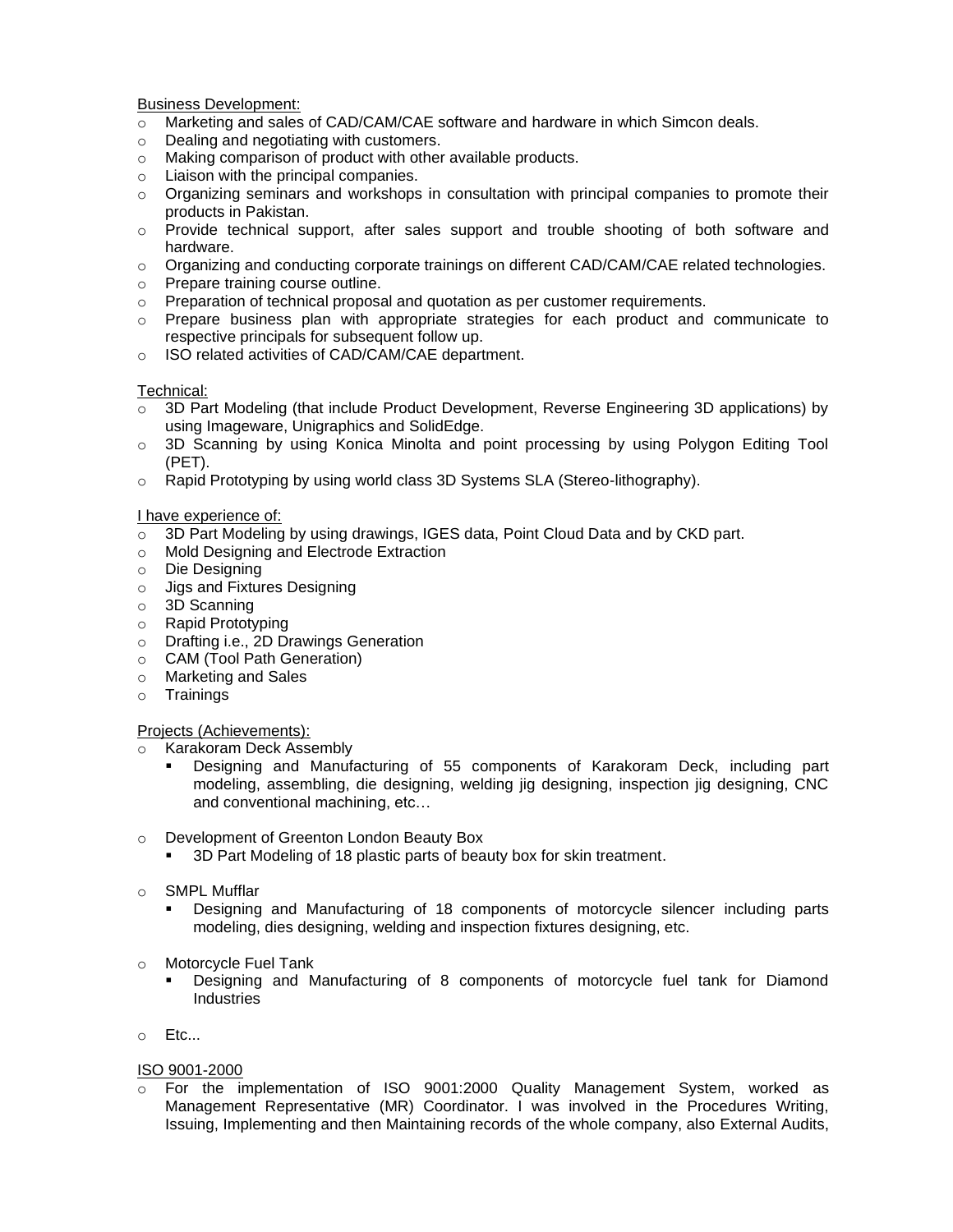scheduling and conducting Internal Audits, organizing MR meetings, conducting sessions for the awareness of ISO 9001:2000 and internal audit.

### *INDUSTRIAL TRAINING CONDUCTED*

- o Mold Designing (using UG NX-5)
- o Sheet Metal Forming Simulation (using AutoForm)
- o Advanced CAD/CAM (using UG NX-5)
- o 3D CAD Modeling (using UG NX-5)
- o Advanced Sheet Metal Forming Simulation (using AutoForm)
- o Advanced 2D Drafting (using UG NX-3)
- o Inhouse trainings on UG-NX5, 3D Scanner, Quality Control & Assurance, Internal Audits, ISO 9001-2000, MS Officer etc.

#### *TRAININGS ATTENDED*

- o AutoForm Software (Sheet Metal Forming Simulation) (In Simcon by AutoForm
- $\circ$  Stereo lithography (SLA) Machine (Rapid Prototype) (In Simcon by 3D Systems
- o SolidEdge (Designing) and a set of the SolidEdge (Designing) and a set of the SolidEdge (In Simcon by UGS
- o AVEVA (Plant Designing) (In Simcon by AVEVA
- o Internal Quality Auditing (In Simcon by PIQC)
- o Quality Management System (In Simcon by PIQC)
- o Mechanical Desktop (In NED by AutoDesk)
- 
- o Team Survivor (In Agriauto)
- o Igniting Commitments (In Agriauto)

representative from UK) representative from Germany) representatives from Singapore) representative from Dubai) o AutoCAD (In NED by AutoDesk)

#### *INDUSTRIAL EXPERIENCE*

Successfully completed six months Graduate Trainee Engineer Internship at International Power (HUBCO Power Station) at HUB. Department visited were:

- 
- o Planning and Quality **on Calic Performance and Efficiency**
- o Commercial and Procurement o Chemistry and Environment
- 
- o Operation (Plant) o Outages and Project (Annual Overhauling)
- 
- 
- o Electrical Engineering **o** Instrument and Control
- o Mechanical Engineering Section (Day-to-Day Maintenance)

Also gain experience of Turbine (Steam), Condenser (16,000 tubes), Boiler (1013 tons/hr), and different types of Pumps (Feed Pump at 200 bar), Generator (21.5 KV and 323 MW), Transformer (Step up 21.5KV to 500 KV), Valves, their working principle, operation & maintenance, dismantling and assembling, inspection and testing (NDT) etc.

#### *COMPUTER SKILLS*

Designing and Simulation Software

- o Polygon Editing Tool (3D Scanning software with Konica Minolta to handle Point Cloud Data)
- o Imageware (certified)
- o Unigraphics *Solid Modeling, Free Form Modeling, Assembling, Drafting, Mold Wizard, CAM* (certified)
- o Solid Edge (certified)
- o AutoForm (certified)
- o Fast Blank
- o AutoDesk Mechanical Desktop (certified)